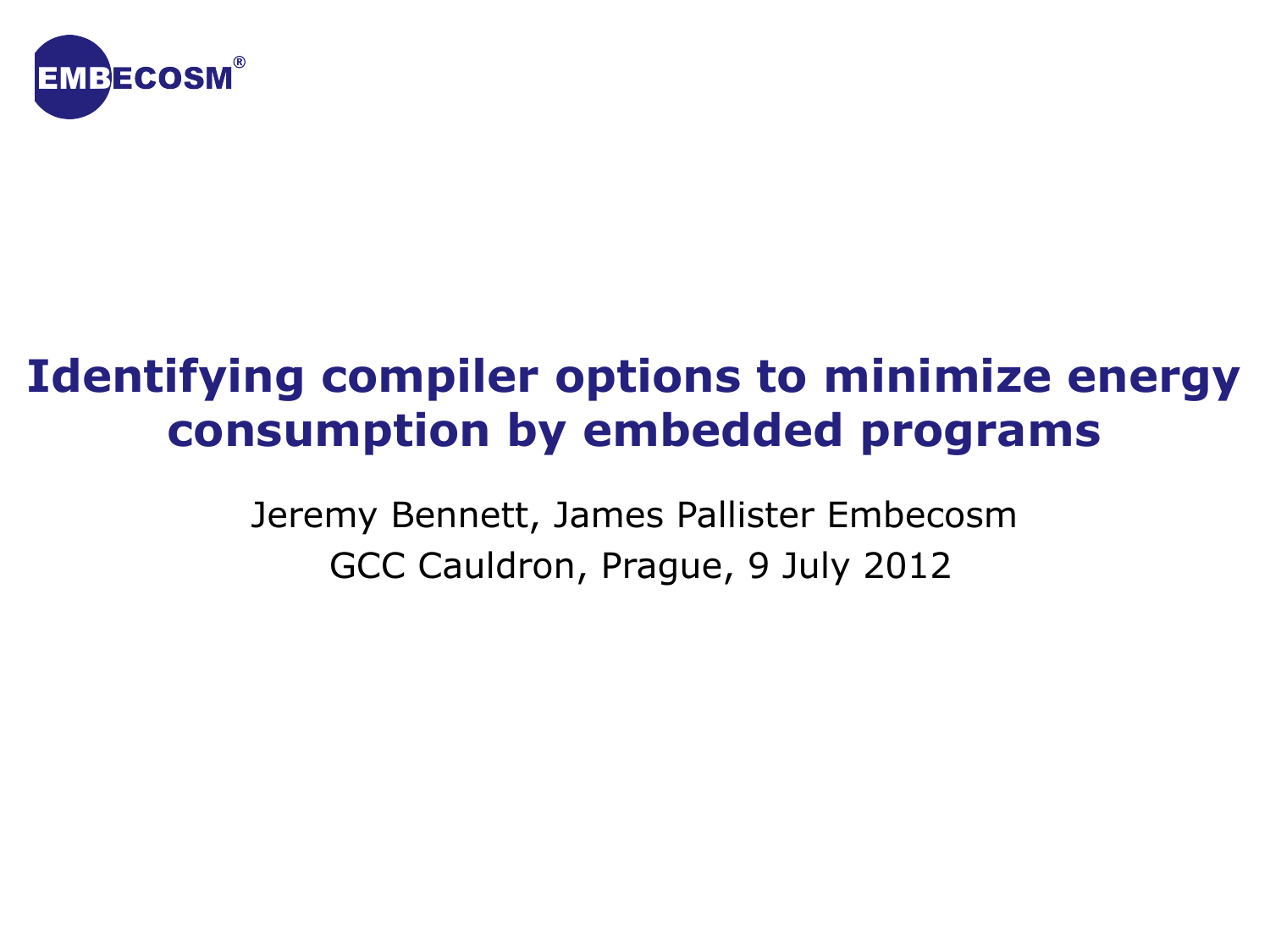

- FLOSS software house developing *embedded* SW tools
	- GNU and (soon) LLVM tool chains
	- Hardware simulation (Verilator and Icarus Verilog)
- Founded 2008
	- UK HQ
	- $-4$  staff
	- Joern Rennecke leads GCC work
	- Jeremy Bennett leads GDB and HW modeling work
- **GCC** interests
	- Adapteva Epiphany
	- Synopsys ARC600/700
	- OpenRISC 1000
	- MILEPOST

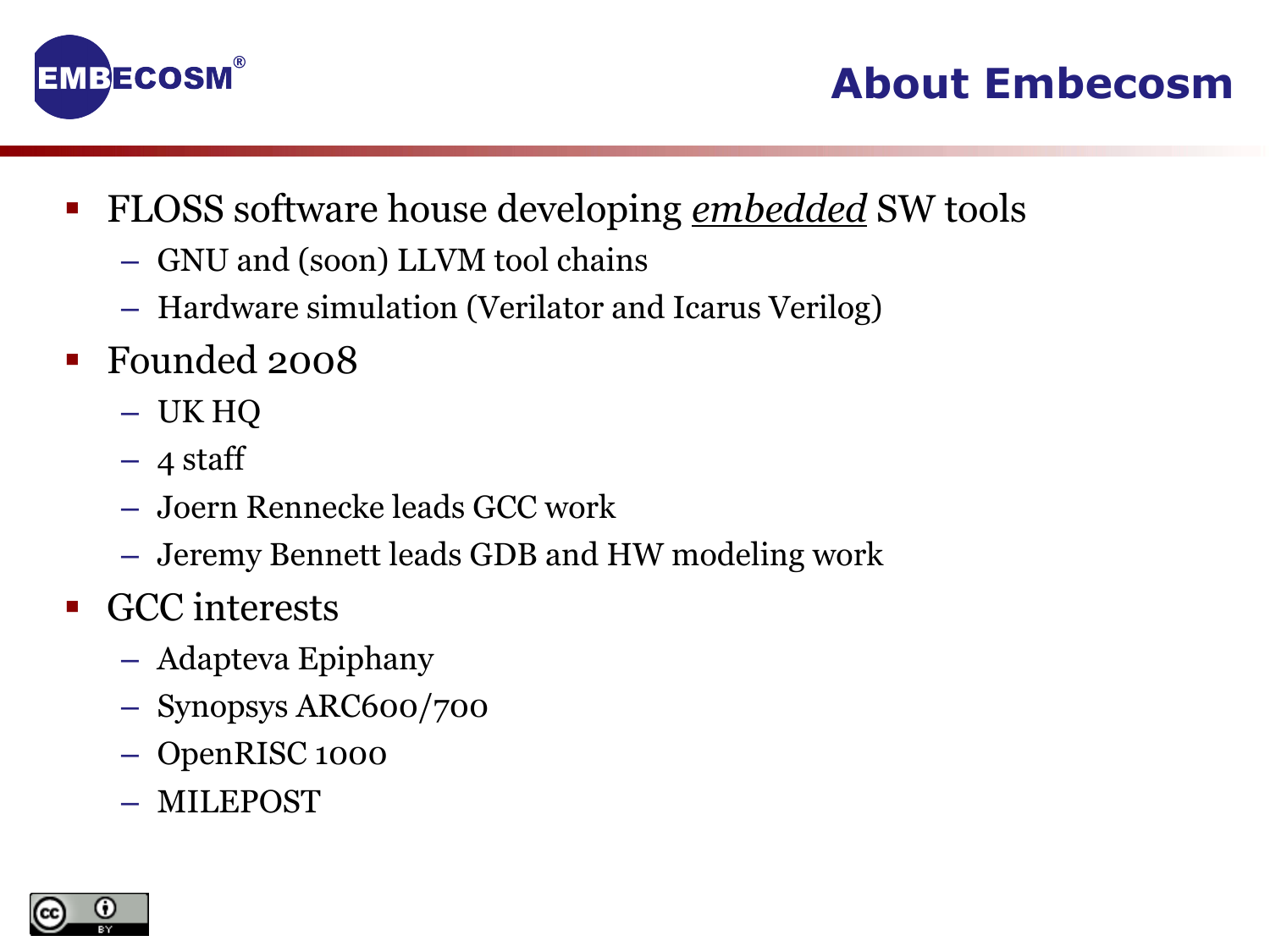





Ericsson T65

- released 2001
- Li-Ion 720 mAh
- standby 300 h
- talk time 11 h
- includes talk/standby prediction

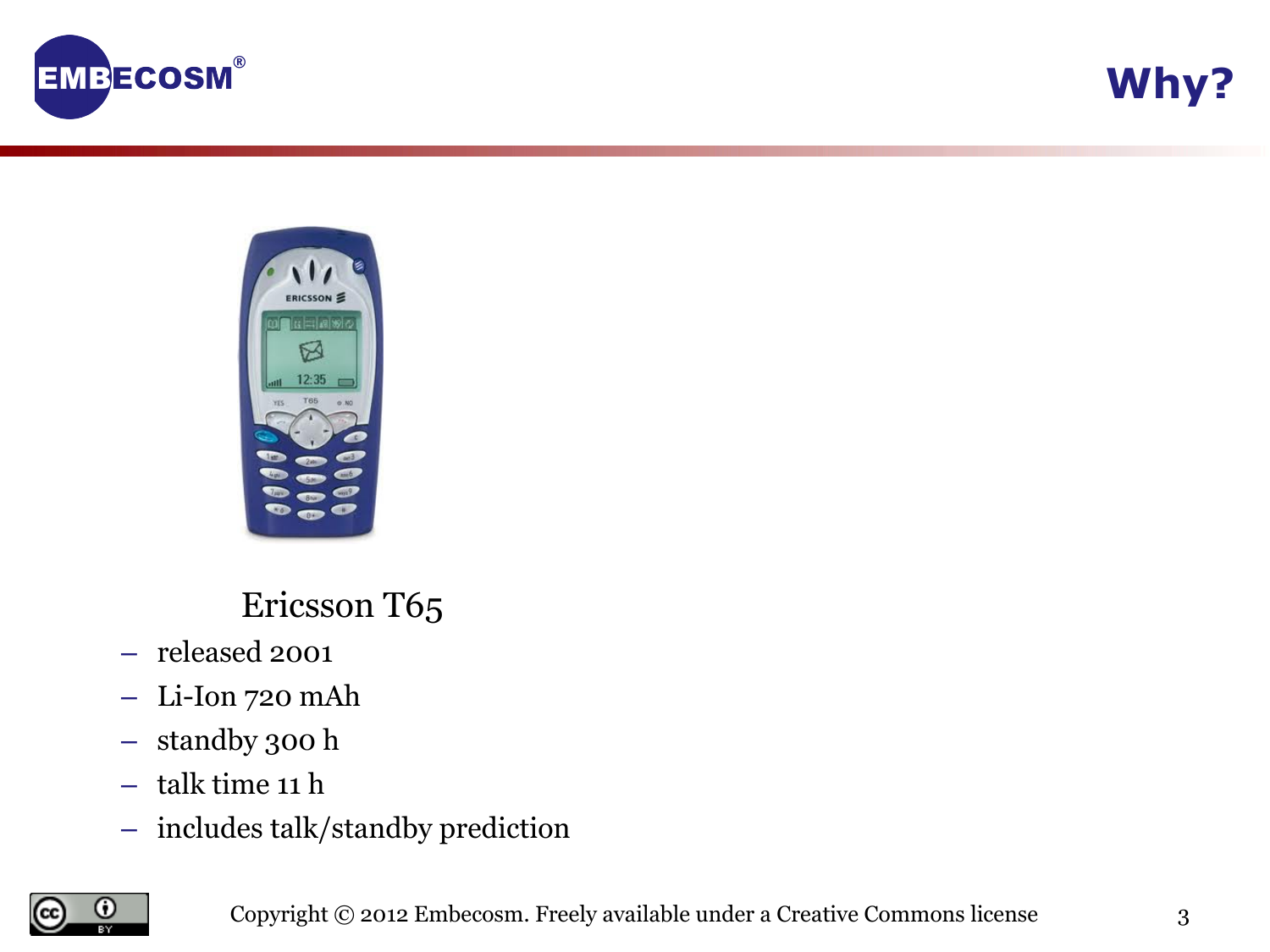

**Why?**



Ericsson T65

- released 2001
- Li-Ion 720 mAh
- standby 300 h
- talk time 11 h
- includes talk/standby prediction



### Sony Ericsson Xperia X10 mini

- released 2010
- Li-polymer 930 mAh
- standby up to  $285 h (3G) / 360 h$ (2G)
- talk time up to 4 h  $(2G) / 3.5$  h  $(3G)$

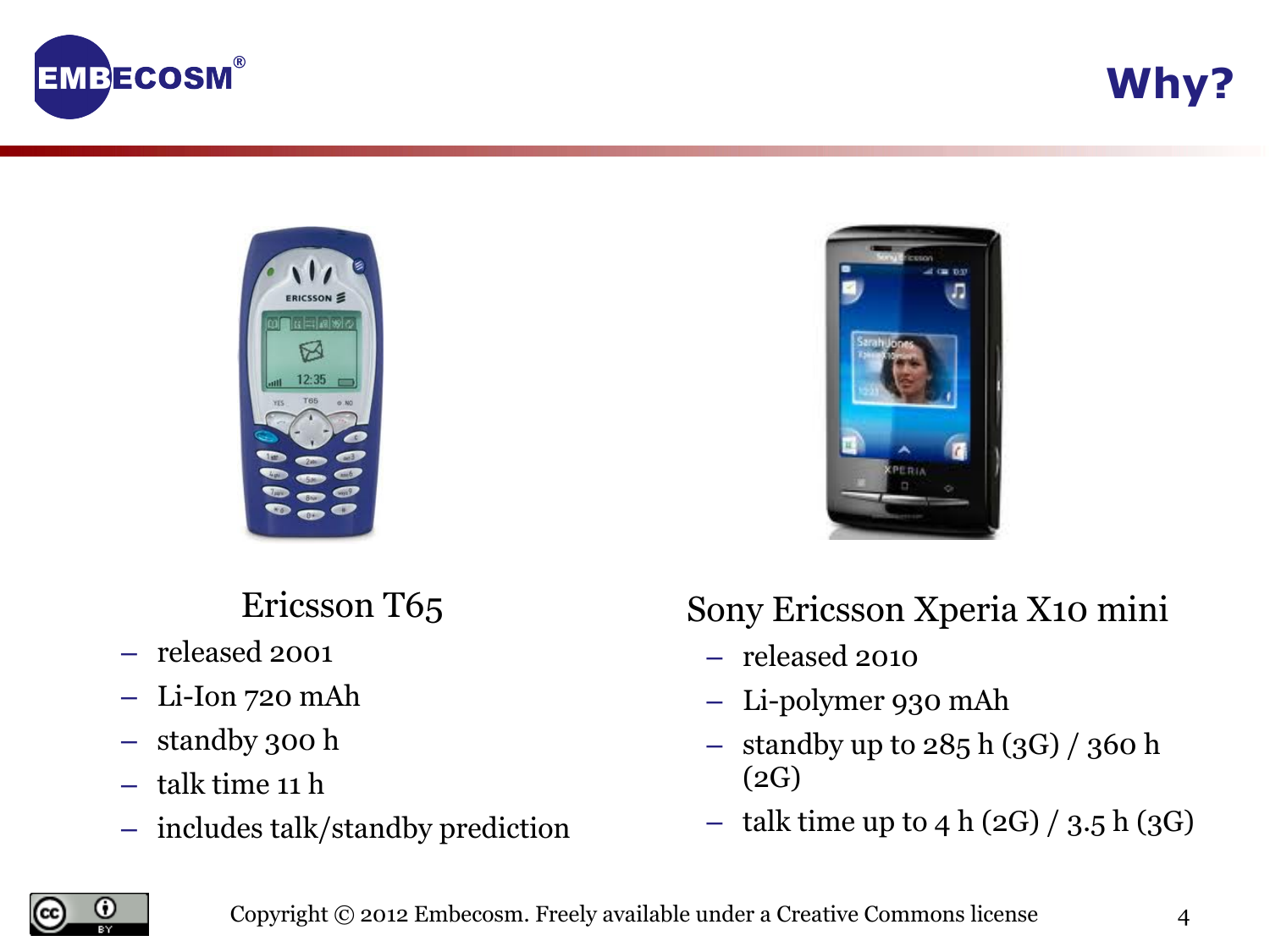

### **Free Mobile Apps "Drain Battery Faster"**



19 March 2012 Last updated at 17:34

## Free mobile apps 'drain battery faster'

Free mobile apps which use third-party services to display advertising consume considerably more battery life, a new study suggests.

Researchers used a special tool to monitor energy use by several apps on Android and Windows Mobile handsets

Findings suggested that in one case 75% of an app's energy consumption was spent on powering advertisements.

Report author Abhinav Pathak said app makers must take energy optimisation more seriously.



Like many games, Angry Birds has a free version supported by targeted advertising

**Related Stories** 

#### **Top Stories**



UK woman kidnapped in Kenya freed NEW

Toulouse qun suspect under siege Tax allowance 'to rise in Budget' Daily aspirin 'can stop cancers' 'No evidence' in Afghan massacre

### **Features & Analysis**



Shock n' Roll

**Spring quiz** 

Why world's first rock concert ended in chaos

#### Hot mobile trends for

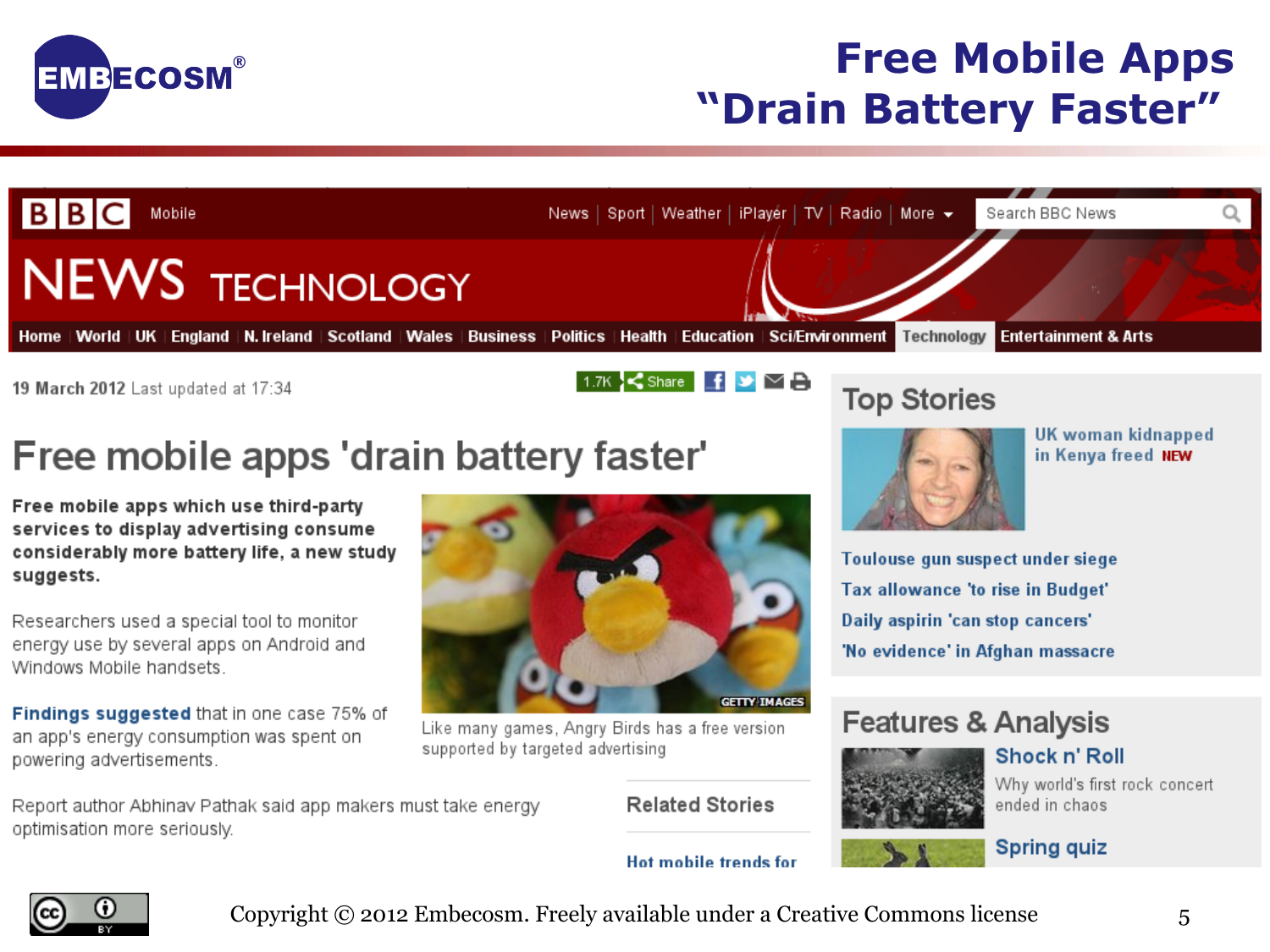

### **Improving Battery Life**



Based on Bennett & Eder, 2011

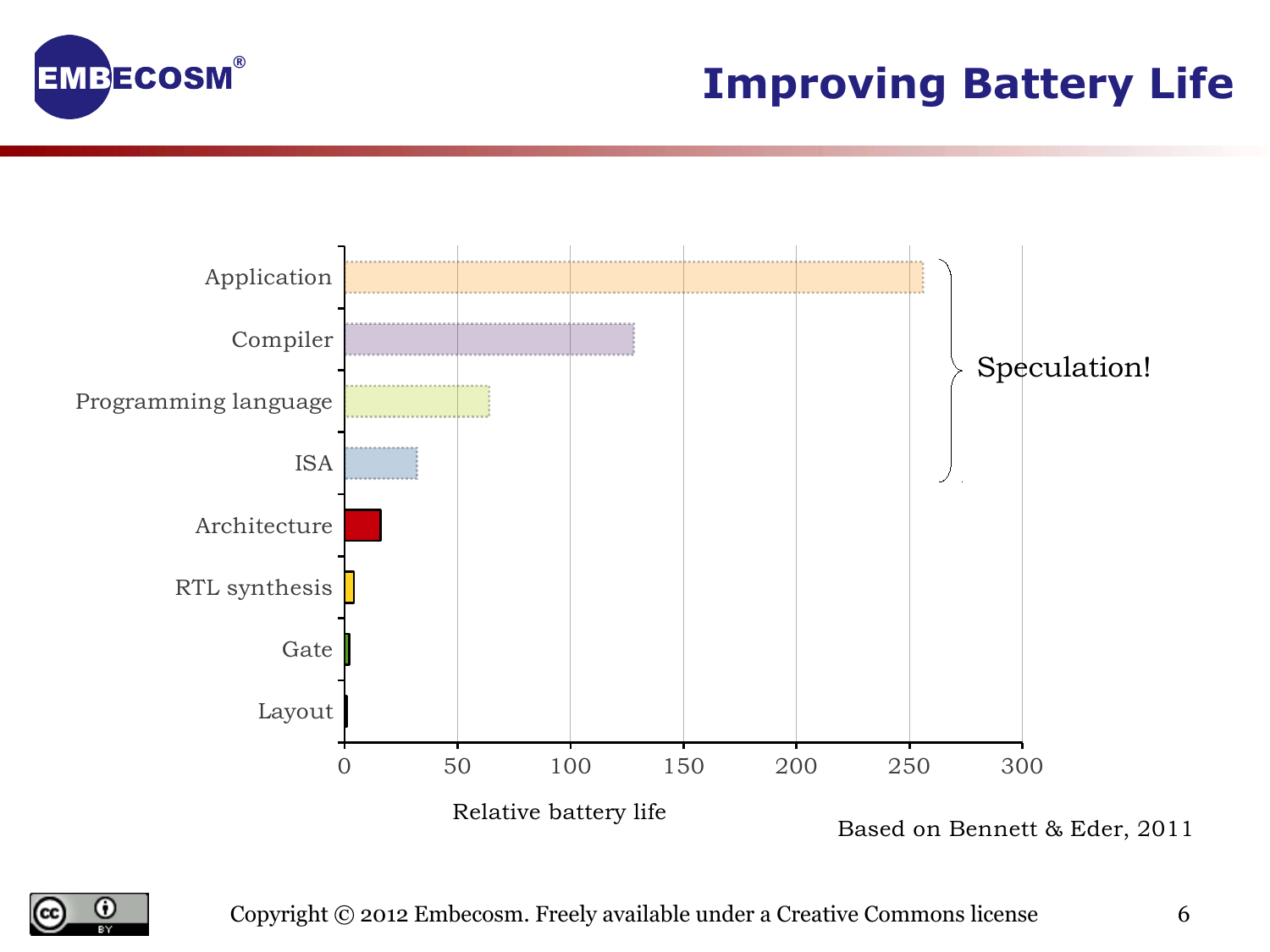

- Largely in the realm of hardware engineering
- Hardware design aims to mimimize
	- static (leakage) power loss
	- dynamic (switching) power loss
- **Techniques used** 
	- dynamic voltage and frequency scaling (DVFS)
	- multiple mode operation (standby, sleep, suspend, off)
- Scope for savings
	- $P = V^2R$
	- on-chip voltage can range from  $\sim$ 0.5V to  $\sim$ 1.5V
	- lower frequencies mean lower voltages can be used
		- win on both static and dynamic power loss
- Is this where the greatest savings can be made?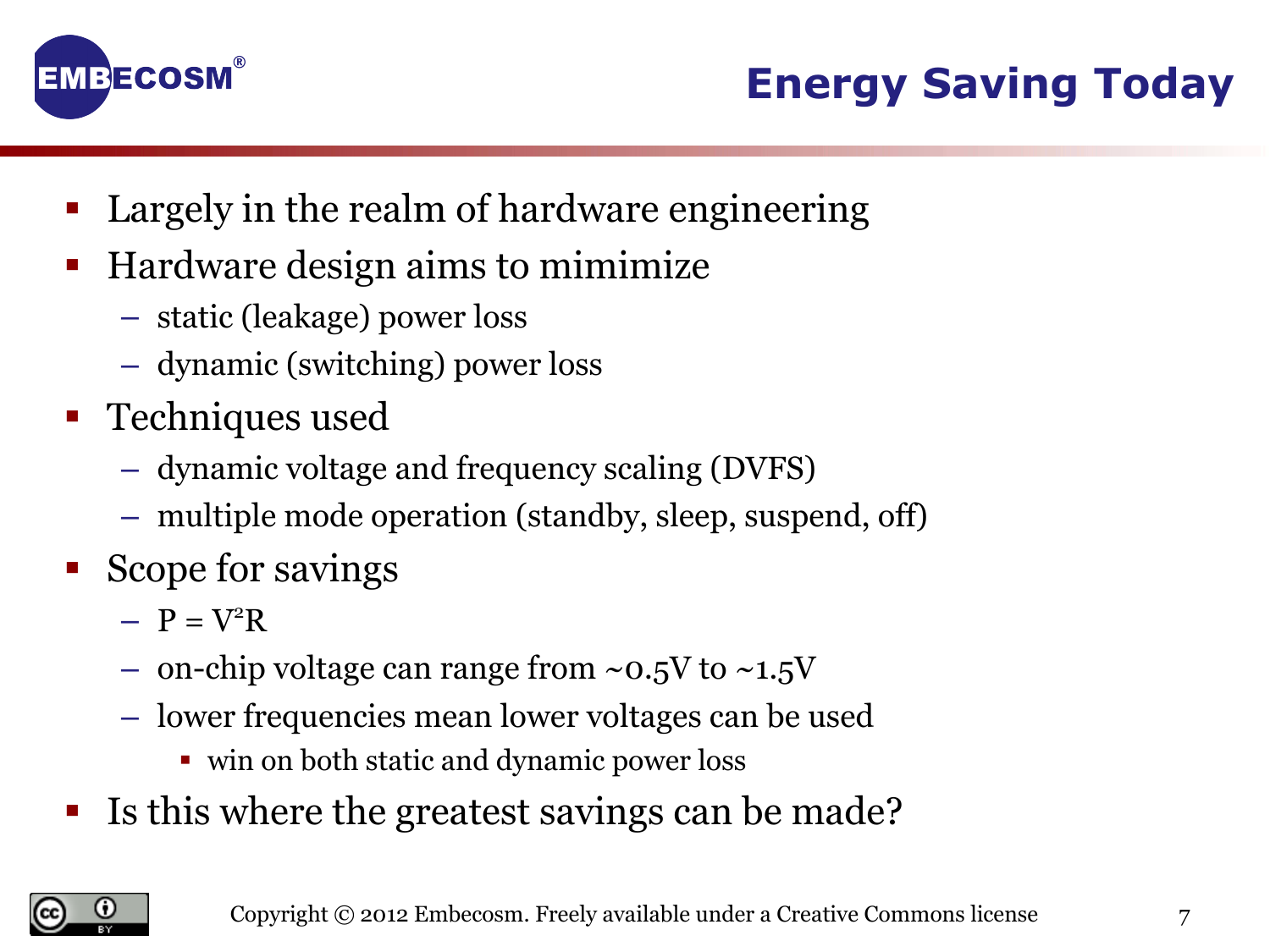

- Software controls the hardware
	- algorithms and data flow
	- compiler optimization traditionally speed or size as objective
- Few software engineers appreciate this
	- how does an algorithm affect the power consumption?
	- power consumption is often a secondary design criterion in software
- Yet biggest savings are at the higher levels of abstraction
	- choice of algorithm
	- data handling
	- instruction set architecture and compiler
- $\blacksquare$  Why?
	- energy is consumed by the hardware computations
	- but ultimate control of that hardware lies with the software

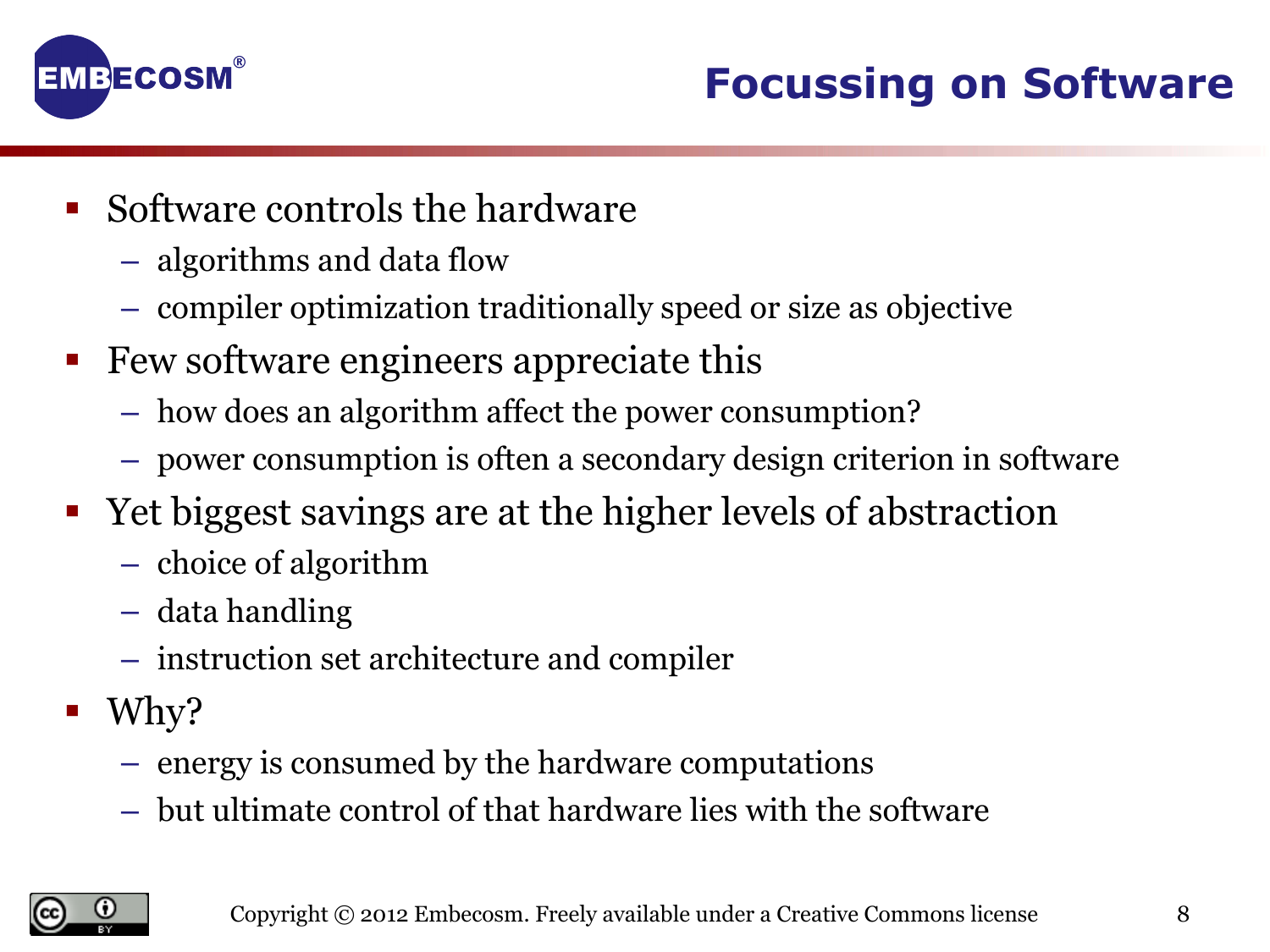

Kaushik Roy and Mark C. Johnson. 1997. Software design for low power. In *Low power design in deep submicron electronics,* Wolfgang Nebel and Jean Mermet (Eds.). Kluwer Nato Advanced Science Institutes Series, Vol. 337. Kluwer Academic Publishers, Norwell, MA, USA, pp 433-460.

- Choose the best algorithm to fit the hardware
- Tune algorithms to manage memory size and memory access
- Optimize for performance, making best use of parallelism
- Use hardware support for power management
- Minimize CPU and data path switching in the generated code

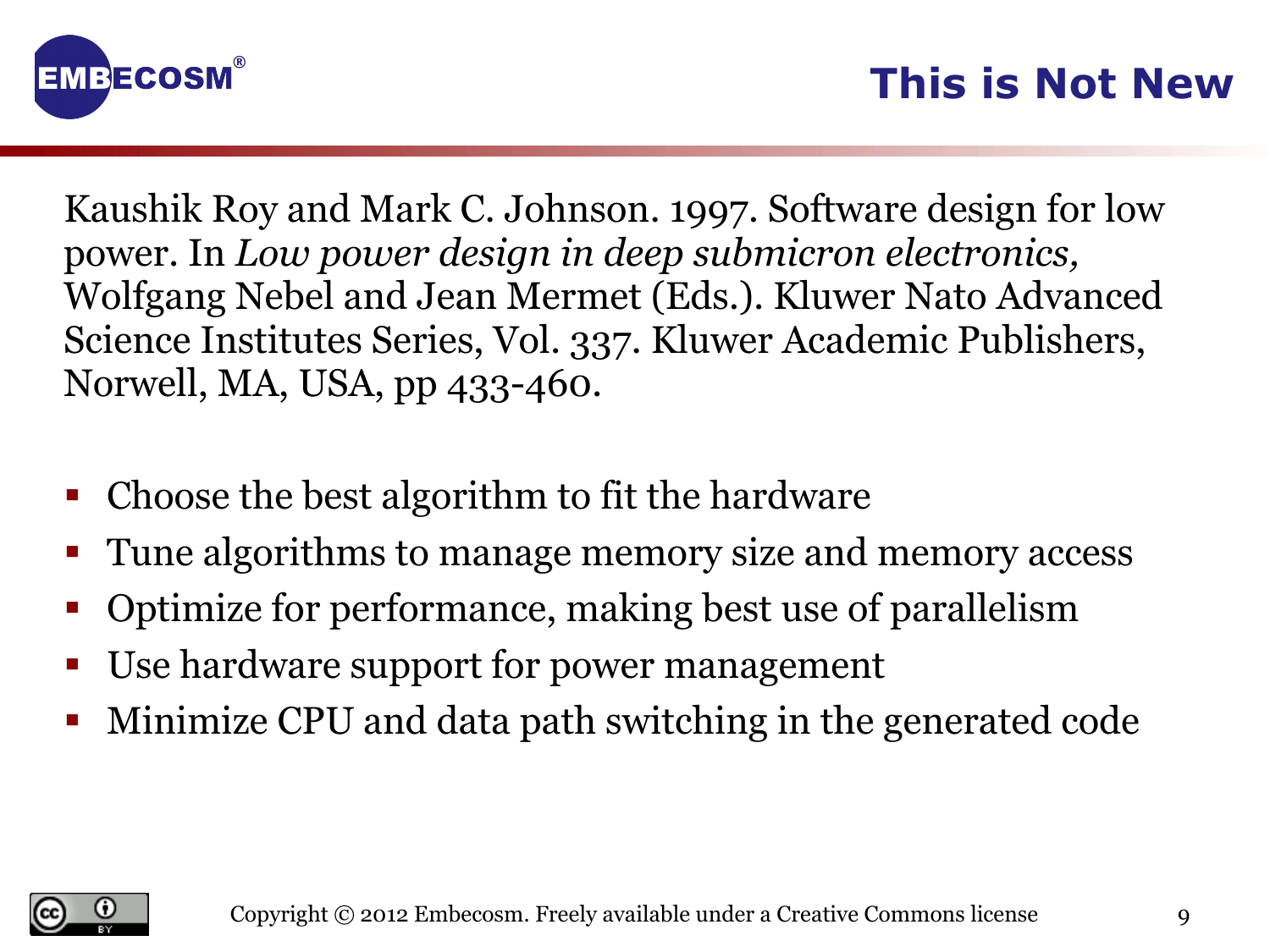



- Is the compiler a good place to seek energy saving?
	- how influential are compiler options?
- No one knows!
	- lots of speculation, little experimental data
- Our project, July-Oct 2012 with Bristol University & EACO
	- measure energy consumption by a representative set of programs
		- what set?
	- do compiler options have any impact?
		- is optimizing for speed the same as optimizing for power
	- does choice of compiler (GCC, LLVM) make a difference?
	- does architecture (XMOS, ARM, Epiphany) make a difference?
- Your help is needed...

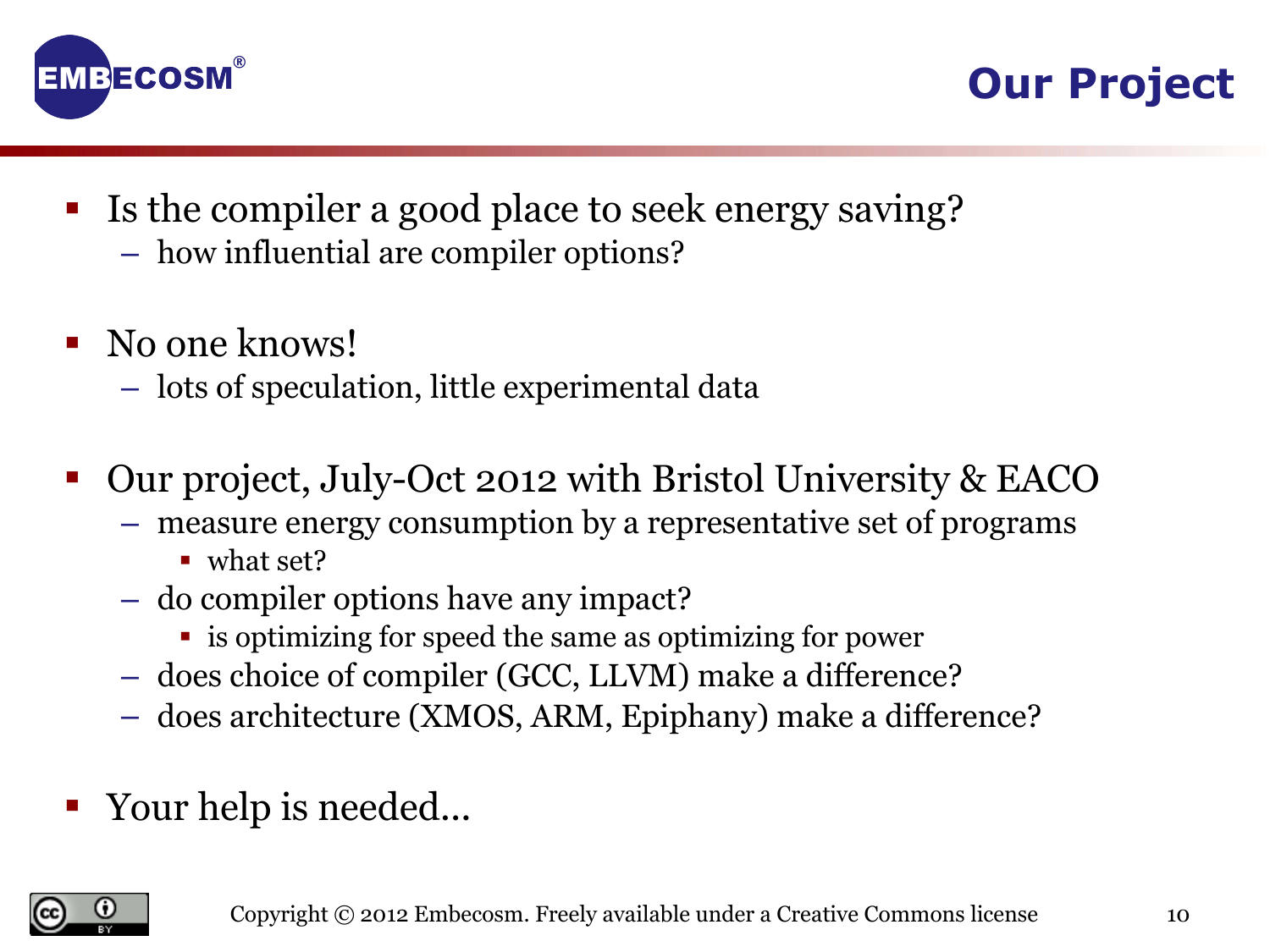

**The Future MILEPOST GCC**



- EU funded research project completed in 2009
	- aim to achieve similar results to full **Iterative Compilation**
- This could be ideal for energy minimization

*From Fursin et al, 2008* 

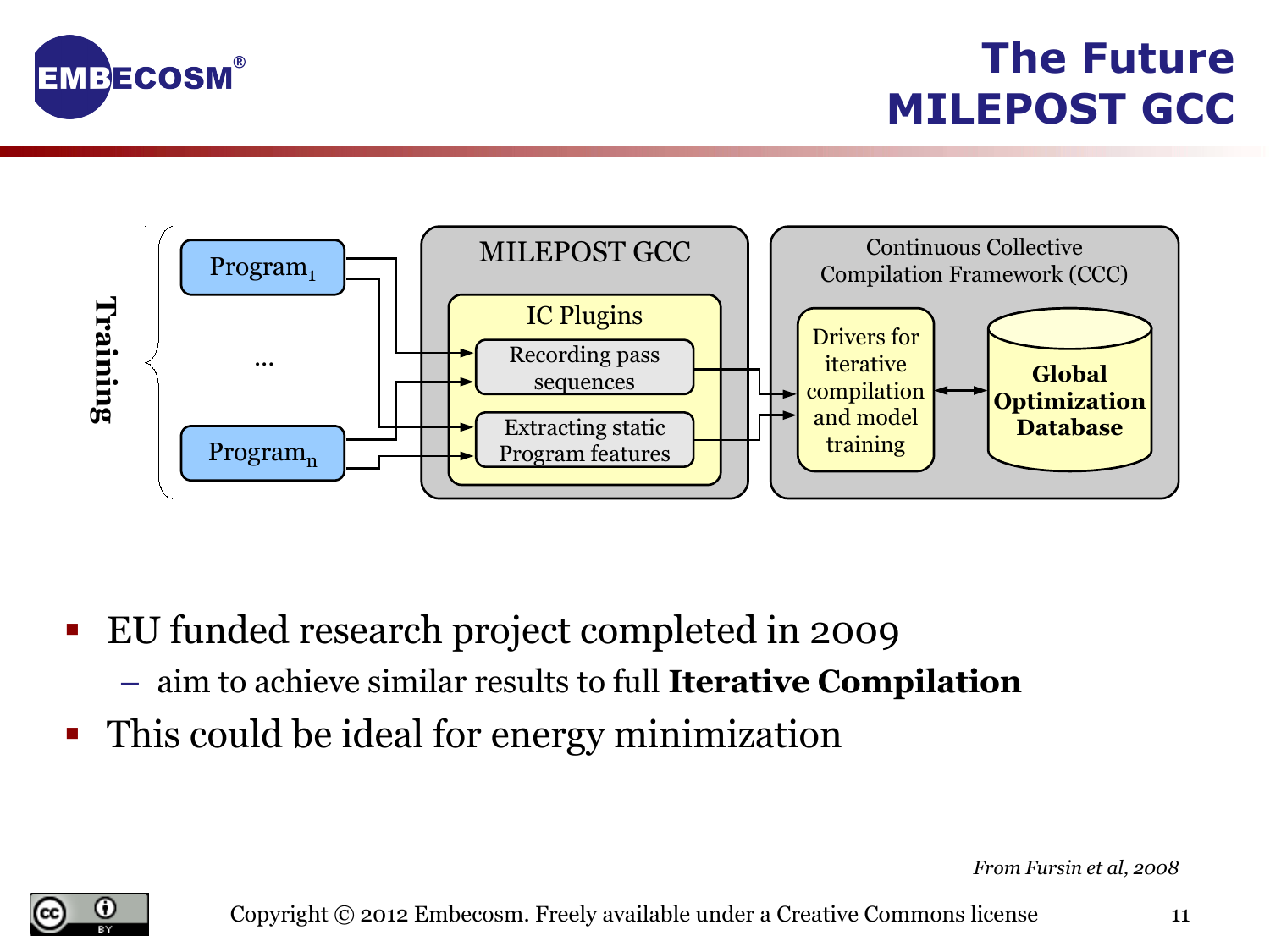

### **The Future MILEPOST**



*From Fursin et al, 2008*